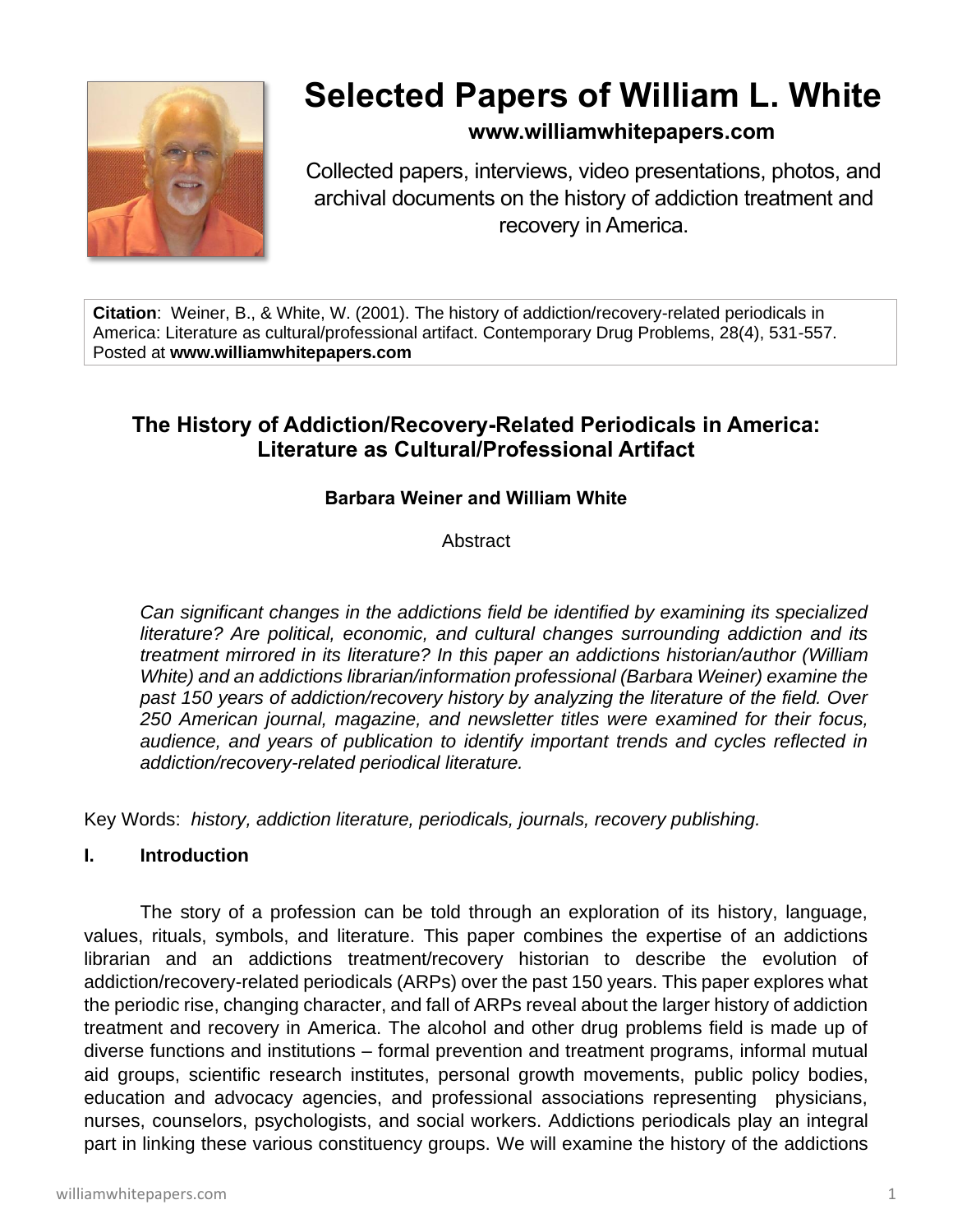periodicals that have served to link these various constituency groups.

This is not the first effort to step back and examine ARPs. Andrews and Cohen (1979) and Boxenbaum and Jaffe (1982) provided independent reviews of the emergence of addictionrelated periodicals that were birthed in the 1970s. These early review articles were followed by analyses of the evolving topical focus of articles in ARPs (Moll and Narin, 1977; Van Ruyven and Veenstra, 1993), analyses of the impact of particular ARPs via citation analysis within the broad arena of addiction literature (Jones, 1999), guides on where to publish addiction-related research manuscripts (Arciniega and Miller, 1997), and trend analyses of such issues as the rise of multiple authorship in ARPs (Jones, 1996; Howard, 1992; Howard and Walker, 1996).

This article is distinguished from these earlier efforts in three ways. First, it views this genre of literature within a much longer historical perspective. Second, it provides a widened perspective on ARPs by including--in addition to peer-reviewed journals-- professional trade journals, magazines, and newsletters for both professionals as well as general readers. Third, it suggests that trends in ARPs provide a subtle window of exploration into past and emerging trends in the alcohol and other drug problems arena.

#### **II. Methodology**

We began this study by attempting to assemble a listing or chronology of all American ARP literature for the past 150 years. Collections utilized included the Illinois Addiction Studies Archive housed at Chestnut Health Systems in Bloomington, IL [\(http://www.chestnut.org/\)](http://www.chestnut.org/), the Hazelden Library and Information Resources collection in Center City, MN [\(http://www.hazelden.org/library\)](http://www.hazelden.org/library), and the online listing for the Alcohol and Drug Abuse Institute of Seattle, WA [\(http://depts.washington.edu/adai/\)](http://depts.washington.edu/adai/). Also examined were *Ulrichs International Periodicals Directory* 2000, the *Serials Directory: An International Reference Book* 1999, the OCLC database, and serendipitous approaches such as word of mouth and advertisements. Our list of ARP titles continued to be added to and updated throughout the writing of this paper, until the paper became finalized in October 2001.

"ARP" was defined to include journals, newsletters, and government items--anything produced in serial and periodical form rather than monographic form. We defined "addiction/recovery-related" in the broadest sense, from publications that focused on the neurobiology of addiction to those that focused on treatment research and protocol to those written as mediums of personal support for persons in addiction recovery. When adding to the list, we focused on finding periodicals which were professional or non-professional in focus, regional or local or national in geographic scope, and published by any entity (private or public). The chronology of more than 200 collected titles was placed into a graph listing the title, publisher, date started, date ceased or still current (as appropriate), format, focus, and intended audience. The chart was manipulated to more easily analyze specific factors, such as date started, date ended, focus, or audience, and was then analyzed by various factors, looking for numbers, trends, and conclusions.

Several difficulties were immediately encountered when assembling this literature chart: inconsistencies, inaccuracies, lack of documentation (especially for regional or historical items), title changes, and title mergers. These difficulties are examined in detail in the discussion section of this paper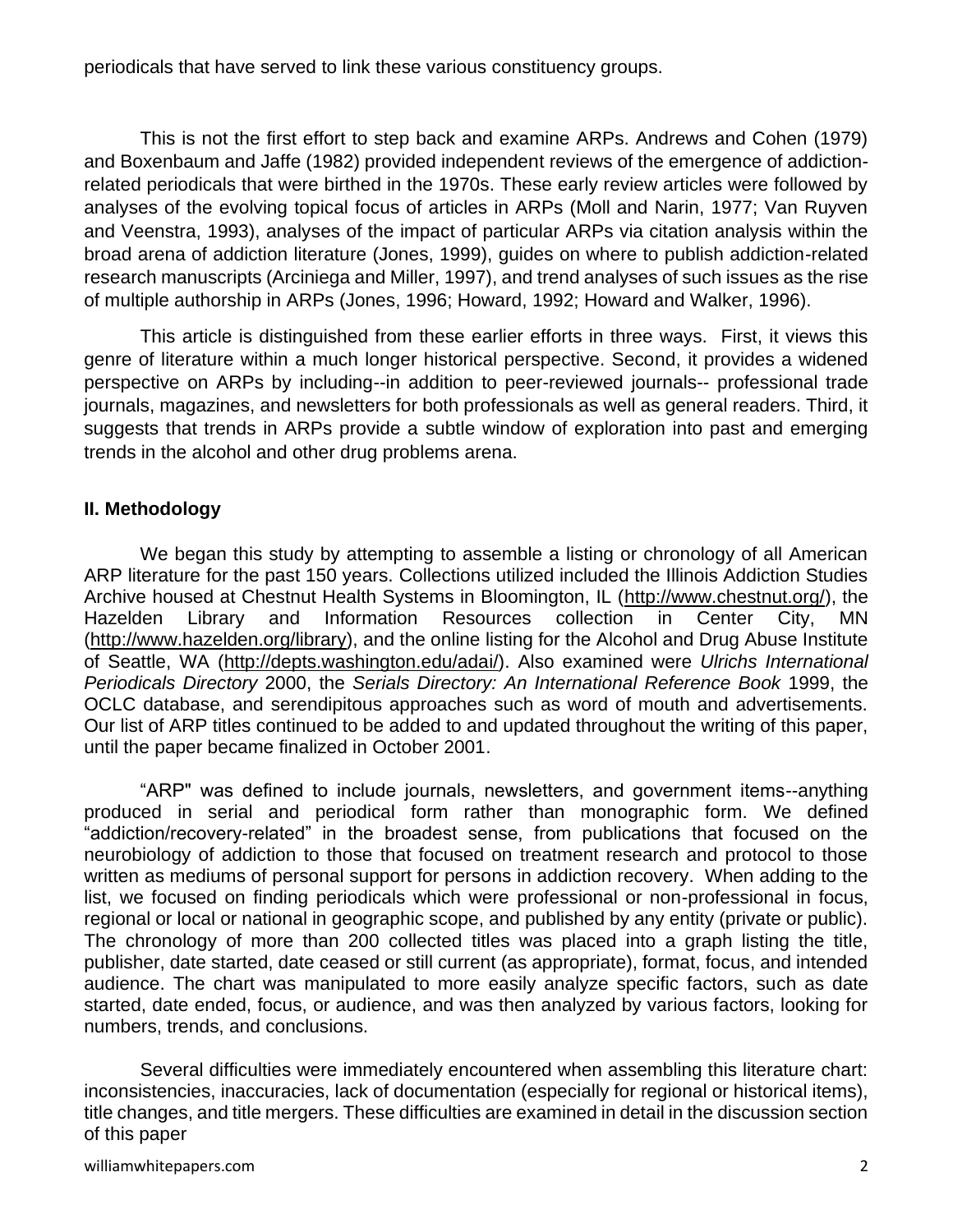It is necessary to clearly detail the scope of what was and was not included in this chart, and thus the scope of this paper as well. First, titles were limited to American periodicals – those published in the United States. Rare exception was made for scientific journals published elsewhere, but whose existence exerted significant influence in America (e.g., *Addiction* and *Alcohol and Alcoholism*). Excluded were alcohol industry trade publications, consumer magazines (such as *Wine Spectator*), temperance and prohibition publications that were not serials, and the history of pro-drug periodicals, (e.g., *Marijuana Review*, *High Times*, and *High Society*). Our topical boundary for inclusion was that of addiction and the process of recovery from addiction and not the larger umbrella of alcohol consumption. For example, we did not include magazines such as *Wine Spectator.* Our focus was instead on those serial publications whose subject matter included the nature of addiction, its treatment, and the process of recovery. We did include periodicals such as those that addressed alcohol-impaired driving that often included articles on alcoholism and its assessment and treatment. Recognizing that there may exist a great many regional titles which did not surface during our searching, we listed as many of these titles as possible, and tried to have examples of those published by a variety of entities. Of the more than 260 titles examined, 25 were government publications, 33 were published by associations or societies, 14 originated from universities, 57 came from traditional publishing houses, 10 were the product of foundations, 121 came from other private sources, and 15 could not be categorized. Many of these titles were professional (39%) (written by or for professionals, some peer-reviewed), some were for a general (non-professional) audience (8%), others were clearly designed for both a professional and general audience (7%), and the rest could not be determined with precision. Finally, the complete title list we utilized represented 103 newsletters, 96 journals, 3 newspapers, 11 magazines, 7 others (annuals, serials, bulletins), and the format was uncertain for 58 of the titles.

Title names used in this paper are the most recent name in use, not necessarily the name used when the periodical was first started, e.g., *Alcohol Research and Health* rather than *Alcohol Health and Research World.*

#### **III. The History of Addiction/Recovery-Related Publishing: A Brief Synopsis**

The evolution of addiction/recovery-related publishing reflects, as it should, the evolution of the larger arena it represents. When the birth and death of addiction/recovery-related periodicals (ARPs) is charted by decade (see Table 1), four periods are evident:

- 1) Birth: the birth of ARPs in the 19<sup>th</sup> century and their subsequent demise in the early 20<sup>th</sup> century,
- 2) Rebirth: the rebirth of ARPs that accompanied the rise of the modern alcoholism movement in the 1940s and 1950s,
- 3) Explosion: the virtual explosion in ARPs between 1970 and 1990, and
- 4) Decline: the decline in the number of new ARPs and the demise of some existing ARPs between 1990 and 2001.

While Table 1 may seem to suggest that there was virtually no addictions publishing up to 1930, this is not necessarily the case. Temperance newsletters and other periodicals were published from the 1850s onward; however, most of these focused on alcohol rather than on alcoholism, treatment, or recovery. We included only those items that focused specifically on the "rescue of the drunkard". Our discussion of publishing within the Temperance era is provided in the narrative sections which follow.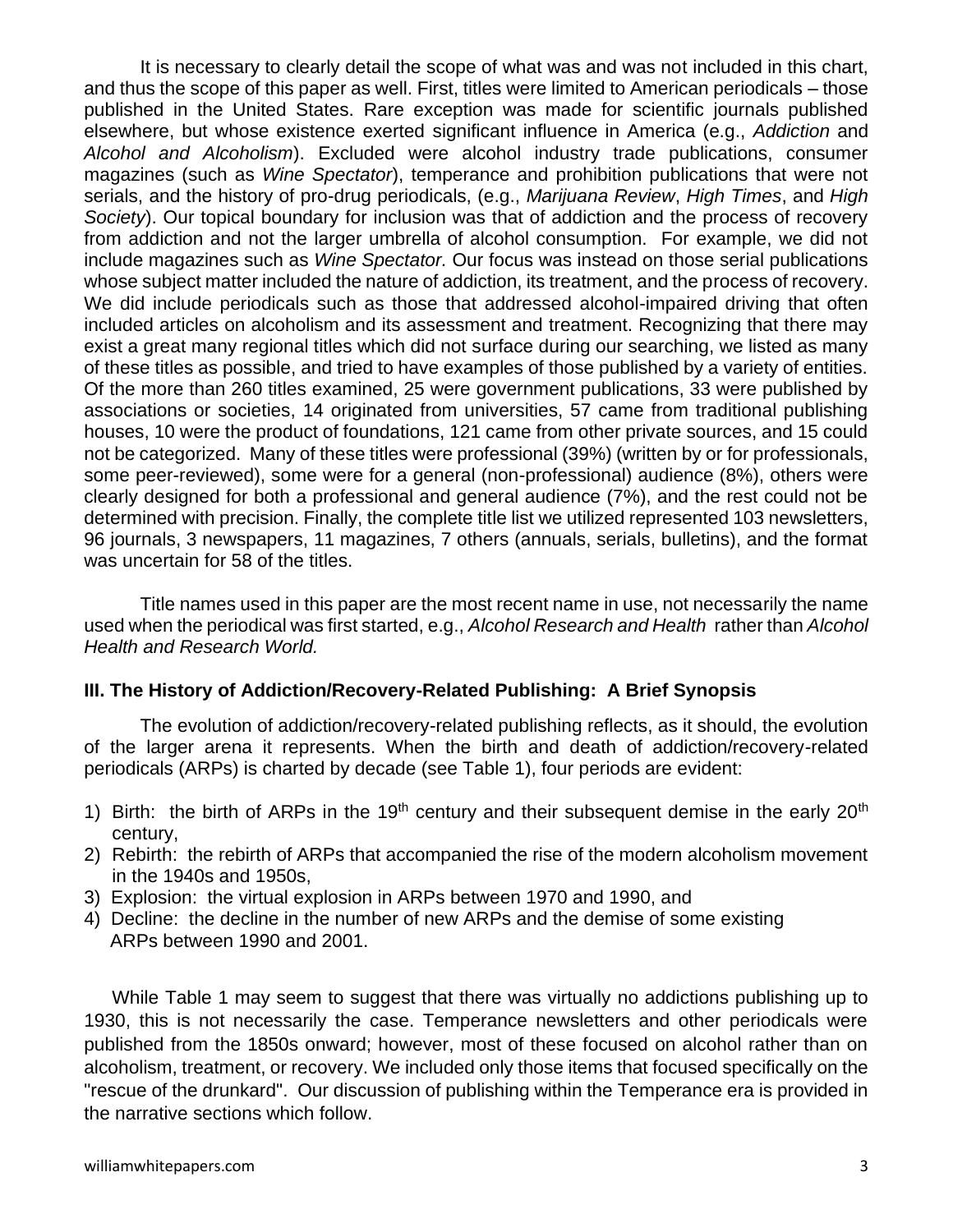An interesting extension regarding this chart would be to explore if the resulting pattern tells the story of the addictions field only, or is representative of the health care/human services field and related publishing enterprises as a whole. While this question was beyond the scope of our study, we would speculate that the chart reflects both field-specifc publishing trends as well as broader expansions and contractions in health-related publishing. Hughes and Oliveto (1990) examined this question and concluded that publications on alcohol-related problems had increased at or above the rate of growth of other science-and health-related publications.

The birth of a body of addiction literature accompanied what Harry Levine has christened America's "discovery of addiction" in the late  $18<sup>th</sup>$  century (Levine, 1978). This discovery came at a time of dramatically rising alcohol consumption (Rorabaugh, 1979; Lender and Martin, 1982). This discovery generated early written tracts on alcohol and alcoholism, such as Anthony Benezet's *Mighty Destroyer Displayed* (1774) and Dr. Benjamin Rush's *Inquiry into the Effects of Ardent Spirits* (1785). Between 1830 and 1875, an assortment of moral and business entrepreneurs founded alcoholic mutual aid societies, inebriate homes, inebriate asylums, private addiction cure institutes, and bottled home cures for the "alcohol, tobacco, and drug habits". Individual tracts describing the nature of intemperance and the process of reform were written in this period, most in the growing body of temperance movement literature. One of the earliest tracts providing "reform" case studies was Sigourney and Smith's (1833) *The Intemperate and the Reformed.* The newsletters of the Washingtonians, an early alcoholism recovery mutual aid society that flourished between 1840-45, fraternal temperance societies, and early reform clubs mark the beginning of a specialized literature focusing on recovery. Most of these had a city, county, or regional readership, but some such as *The Organ of the Washington Temperance Benevolent Society and its Auxiliaries* (1841) did achieve widespread distribution (Blumberg and Pittman, 1991). There were also newsletters published by some of the earliest inebriate homes and asylums – such as *The Washingtonian* (Newsletter of the Chicago Washingtonian Home) (Blumberg, 1978).

Addiction/recovery-related periodicals increased in the closing decades of the 19<sup>th</sup> century. The periodicals of this era included institutional newsletters (such as the Keeley Institute's *The Banner of Gold* and *Golden News*) that served both as alumni/aftercare newsletters and marketing devices, institution-based professional journals such as Dr. Robert Parrish's *The Probe* (Pennsylvania Sanitarium for Inebriates), and Dr. H.H. Kane's *The American Journal of Stimulants and Narcotics* (De Quincey Home). There were also serialized marketing newsletters from such proprietary, bottled addiction cure purveyors as Dr. Haines Golden Specific and Knights' Tonic for Inebriates (White, 1998).

In 1870, a small group of the nation's first addiction medicine specialists founded the American Association for the Cure of Inebriety, later rechristened the American Association for the Study and Cure of Inebriety (AACI). Six years later, the AACI launched the most significant of the addiction journals of the 19th century: *The Quarterly Journal of Inebriety (JI)*. The AACI and its journal reflected a milestone in which heretofore independent institutions began to define themselves as a professional field. The first 5,000 copy issue of the *JI* released in December, 1876 was greeted by attacks from the religious press. Critics argued that the journal's portrayal of inebriety as a disease constituted an effort to "excuse crime and dignify vice" (Crothers, 1912). With the turn-of-the-century trend toward demedicalizing and criminalizing alcohol and other drug problems, the AACI and its journal struggled to define their niches within a rapidly changing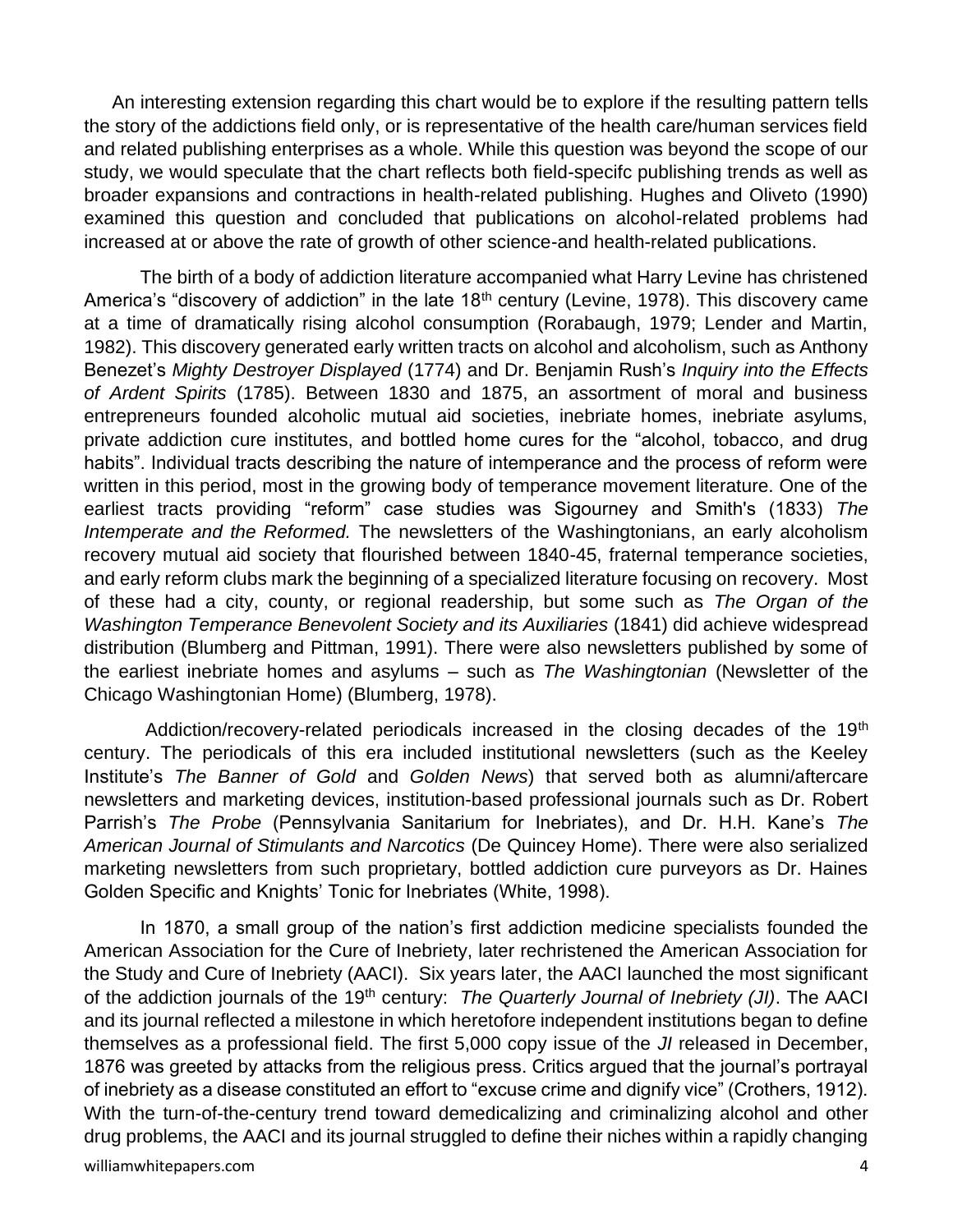policy and professional environment.

There were a number of changes that signaled the struggles of the *JI* and its parent association. First there was a rise in competing organizations: the American Medical Temperance Association (1891) which published the *Bulletin of the American Medical Temperance Association,* and the Scientific Temperance Federation (1906) which published the *Scientific Temperance Journal*. *JI*'s new competition marked a cultural shift in focus from the vulnerability of the individual (alcoholism) to the pernicious power of the product (alcohol). Second, there were mergers that presaged the AACI's final collapse. The American Medical Temperance Association and the AACI merged in 1904 to create the American Medical Society for the Study of Alcohol and Other Narcotics. The *JI* continued under sponsorship of this merged organization (Blumberg, 1978). The *Journal of Inebriety,* which had been edited since its founding by Dr. T.D. Crothers, ceased publication in 1914. The collapse of the *Journal* signaled the approaching demise of the AACI in the early 1920s. The loss of addiction/recovery-related literature during this period reflected the larger collapse of an entire professional arena that would be reborn later in the 20<sup>th</sup> century (White, 1998).

Following Repeal of Prohibition, the founding of Alcoholics Anonymous and the rise of a "new science" approach to alcohol problems generated the "modern alcoholism movement" (Johnson, 1973; Roizen,1991) and a new generation of addiction/recovery-related periodicals. The 1940s and 1950s paralleled the earlier period in the types of literature: tracts (pamphlets), newsletters, and professional journals. The *Quarterly Journal of Studies on Alcohol (QJSA)* (1940) (later renamed the *Journal of Studies on Alcohol*) revived the likes of the *Journal of Inebriety*, with two important distinctions. First, the *QJSA* focused on alcohol rather than alcoholism, marking a shift from a clinical focus on alcoholism to a broader alcohol science focus. Second, the *QJSA* focused only on alcohol rather than the whole spectrum of psychoactive drugs that the JI had covered. This reflected the post-repeal split in social policies whereby the image of alcohol became culturally rehabilitated and celebrated while the opiates, cocaine, and cannabis were further stigmatized and criminalized.

The 1940s and 1950s also witnessed the spread of state and local alcoholism newsletters and journals aimed at both the general public and at special professional groups (particularly physicians and clergy). Some of the more noteworthy of these included:

- *Alcoholism: A Treatment Digest for Physicians* (New Jersey) (1940s)
- *The Connecticut Review on Alcoholism* (1940s)
- *The Louisiana Bulletin on Alcoholism* (1940s)
- *Utah Alcoholism Review* (1940s)
- *The Blue Book* (Annual Proceedings of the National Clergy Conference on Alcoholism) (1949)
- *Inventory: A Bimonthly Journal on Alcohol and Alcoholism* (North Carolina) (1951)
- *Challenge* (Alabama Commission on Alcoholism) (1959)
- *Lifelines* (South Carolina Commission on Alcoholism) (1959).

There were new institutional newsletters and recovery newsletters, reflecting the rebirth of both specialized treatment institutions and addiction mutual aid societies. During this period, most of the recovery-themed newsletters/magazines were published by mutual aid societies: *A.A. Grapevine* of Alcoholics Anonymous, *The Forum* of Al-Anon, and *The Key* of Narcotics Anonymous (which was followed by the *NA Newsletter*). It is worthy of note that, while there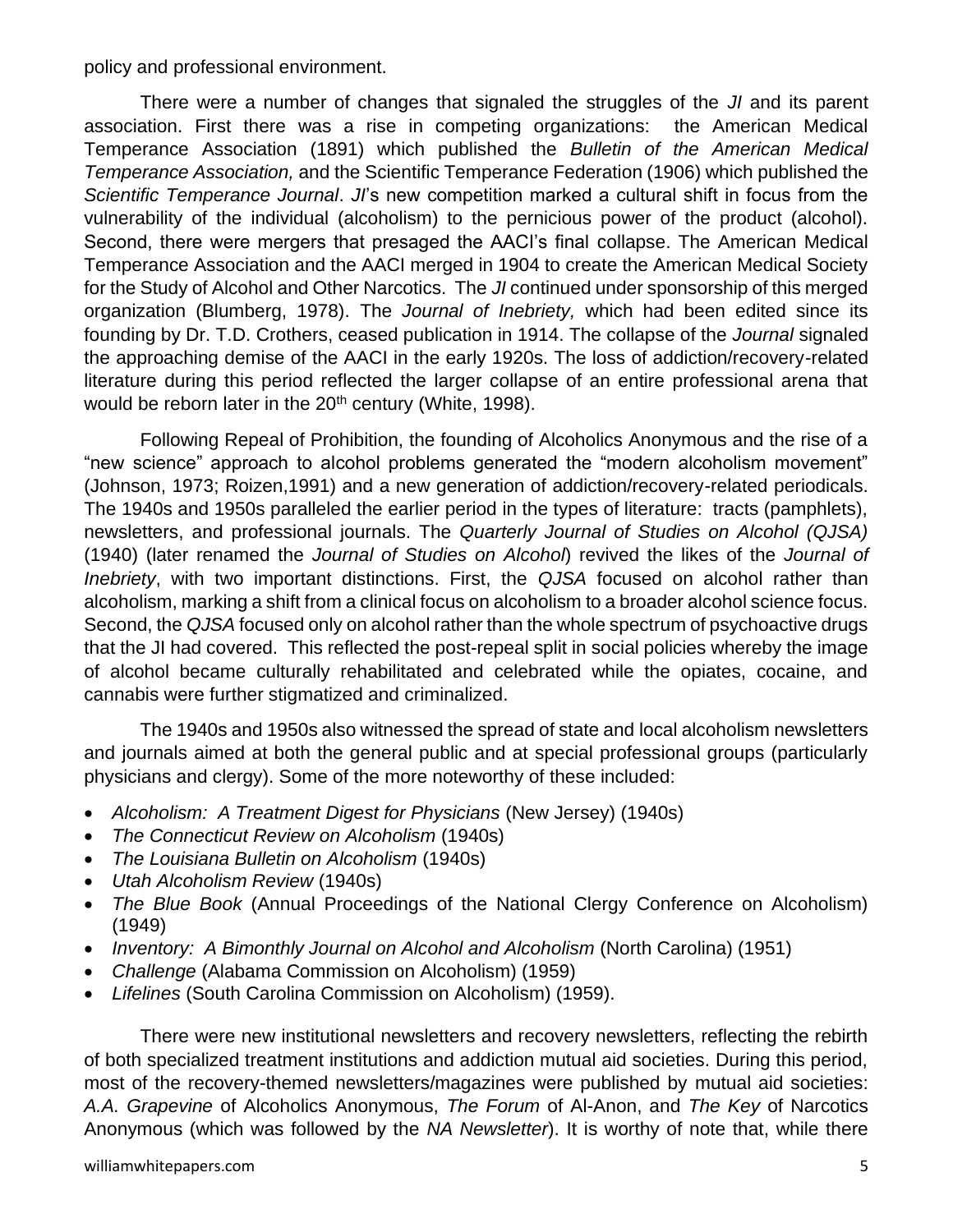were international journals (*British Journal of Addiction to Alcohol and other Drugs* and the *Bulletin on Narcotics*) that focused on addiction to drugs in addition to alcohol, there were few such journals in the U.S. during the 1940s and 1950s.

The quantity of literature generated by the  $19<sup>th</sup>$  century inebriety movement (Birth) and the early (1940-1960) modern alcoholism movement (Rebirth) was minuscule compared to the virtual explosion in such literature between 1960 and the early 1990s. Of the 260 ARPs identified in our study, 202 began publication after 1960 (35 prior to 1960; 23 uncertain). This explosion in publishing activity resulted from two related phenomenon: (1) the massive infusion of federal, state, and private support for addiction treatment and (2) the emergence of "recovery" as a pop cultural phenomenon marked by an explosion in mutual aid groups and the application of the Twelve Steps of A.A. to a wide variety of human problems. The former created a mass professional appetite for addiction/treatment related literature and the latter created a mass market for recovery-themed periodicals. Accompanying the rapid proliferation of treatment centers was an equally dramatic growth (from less than five to more than 50) of American alcohol research centers between 1970 and 1990 (Babor 1993). The cumulative impact was an explosion of alcoholism-related scientific and clinical publications.

ARPs also became specialized in the closing decades of the  $20<sup>th</sup>$  century. As the century ended, ARPs fell into the following categories:

Governmental Publications: The growing federal and state alcohol and other drug problems infrastructure generated an unprecedented level of publishing activity aimed both at professional and lay audiences. While state and regional level government publications began in the 1950s and 1960s, the number of these publications virtually exploded in the 1970s and 1980s. The more notable of the periodicals included *Alcohol Research and Health* (1972), *SAMHSA News* (1976), *NIDA Notes* (1985), *Alcohol Awareness* (1986), and *Alcohol Alert* (1988).

Peer-reviewed Research Journals: The growing professionalization within the alcohol and other drug problems arena was reflected in a dramatic increase in professional peerreviewed journals. Some of the more notable additions to this body of literature include *Substance Use and Misuse* (1966), *Journal of Psychoactive Drugs* (1967), *Contemporary Drug Problems* (1971), *American Journal of Drug and Alcohol Abuse* (1974), *Drug and Alcohol Dependence* (1975), *Addictive Behaviors* (1976); *Alcoholism Clinical and Experimental Research* (1977), *Journal of Addictive Diseases* (1981), *Alcoholism Treatment Quarterly* (1984), *Journal of Substance Abuse Treatment* (1984), *Journal of Chemical Dependency Treatment* (1987), and the *American Journal on Addictions* (1992).

Professional Association and Trade Periodicals: There was a growing number of professional association newsletters and trade publications as the field of addiction treatment came of age. These fell generally into three categories. First, there were those aimed primarily at administrators and managers of substance abuse treatment facilities. These included such periodicals as *Journal of Alcohol Education* (1966-1971), *Washington Report* (1972), *NCADD Washington Report* (*Alcoholism Report*) (1972/1998), *NAATP Visions* (1975), *Monday Morning Report* (1977), *Of Substance* (1980*), Alcoholism and Drug Abuse Week* (1989), *Practical Communications: Accreditation and Certification* (1986), *NASADAD Alcohol and Drug Abuse Report : Monthly Report* (1987), *Drug Abuse Funding Monitor* (1991), *Treatment Today* (1993), and *Behavioral Health Management* (1980). There were also a genre of such newsletters that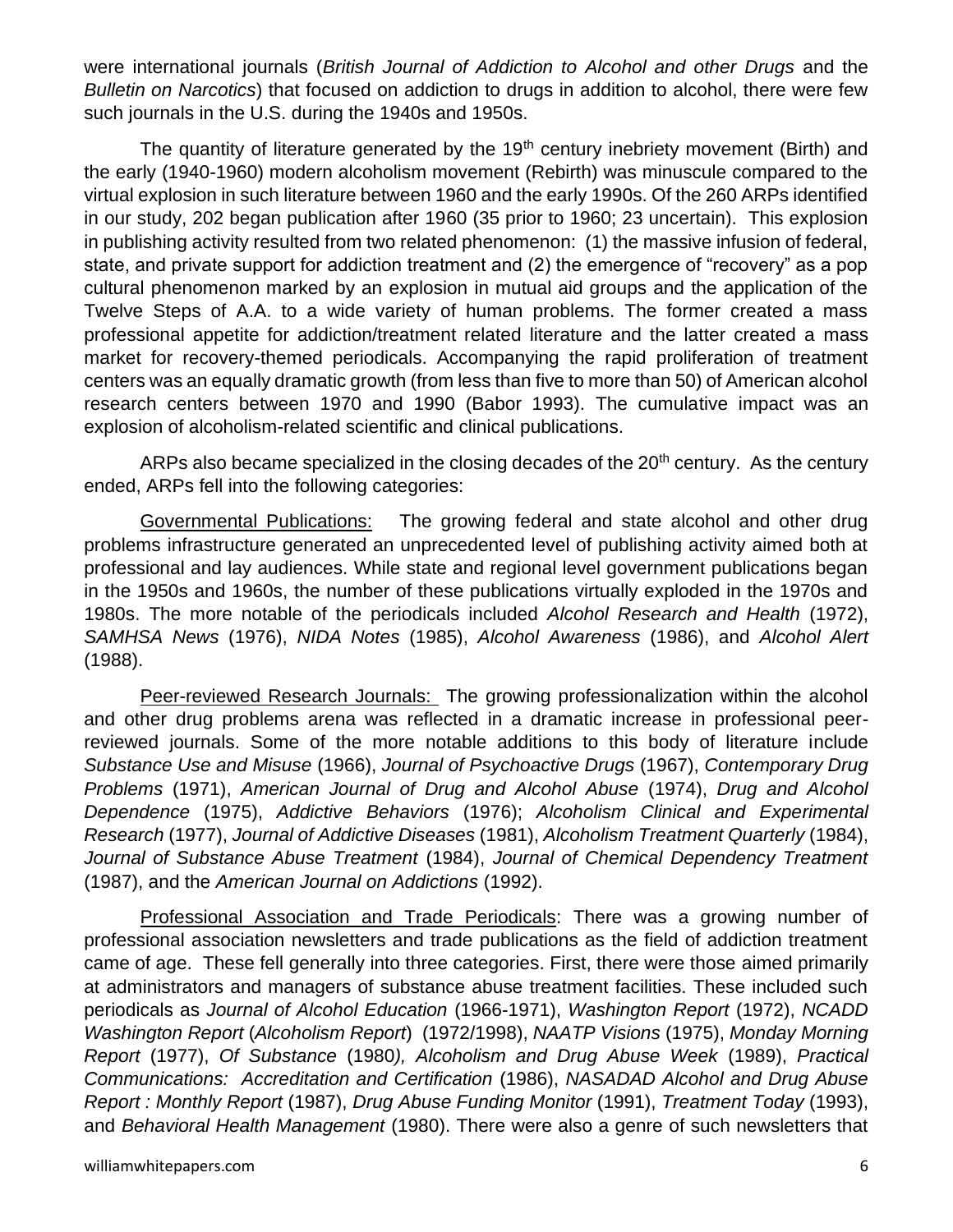were more clinically focused, such *as DATA (Digest of Alcoholism Theory and Application)* (1982), *ASAM News* (1985), and *Addiction Treatment Forum* (1992). A third genre of trade periodicals included those that were focused on getting information out to a larger community audience. These included periodicals concerned primarily with drug consumption trends such as *Drug Survival News* (1976), *Pharmalert* (1976), and *Street Pharmacologist* (1978) as well as those concerned with broader issues of alcohol and drug polices and recovery resources such as *Al-Anon Speaks Out* (1978) and *NCADD Amethyst* (1993).

Publications Focused on Specialized Populations or Specialized Roles: New ARPs published in the last three decades of the 20<sup>th</sup> century reflected the rebirth and coming of age of addiction treatment as well as its increasing specialization. There were new journals/newsletters aimed at special populations of clients such as the *Journal of Child and Adolescent Chemical Dependency* (1990); *Family Dynamics of Addiction Quarterly* (1991); *Alert: News of Alcoholism and Drug Addiction Services for Persons Who are Hard of Hearing* (1989); *Report on Alcohol, Drugs and Disability* (1992); *Drinking/Driving Law Letter* (1982); *Alcohol Drugs and Driving* (1985); *DWI Journal* (1986); and *California DUI Report* (1987). There were even specialized journals for those interested in drug policy (*Drug Policy Reports*, 1994), history (*Social History of Alcohol Review*, 1985) or literature (*Dionysos*, 1989).

There were new journals/newsletters aimed at the many professional roles that were becoming involved in addiction treatment. These included new periodicals for counselors (*The Counselor* and the *Professional Counselor*), psychologists (*The Addiction Newsletter* and the *Psychology of Addictive Behaviors*), physicians (*Journal of Addictive Diseases*), nurses (*Journal of Addictions Nursing*), clergy (*Journal of Ministry in Addiction and Recovery* and the *NCI Catalyst: Interfaith Action on Alcohol and Other Drug Problems*), and those working in the criminal justice system (*Journal of Addictions and Offender Counseling*), the workplace (*Employee Assistance Digest* and *Employee Assistance Quarterly*), and the schools (*Journal of Drug Education* and *Student Assistance Journal*).

There were even new journals that focused specifically on particular treatment modalities: *Journal of Maintenance in the Addictions* (1997), *TCA News* (Therapeutic Communities of America) (1989), and *National Drug Court Institute Review* (1998).

Institutional Newsletters Institutional newsletters such as *Findings* (Betty Ford Center, 1998), *Hazelden Voice* (1990), and *Sierra Quarterly* (1998) served, like their 19th century counterparts, as aftercare newsletters and marketing devices.

Recovery Newsletters/Periodicals During the 1980s, there was a significant increase in recovery-oriented publishing that began with small presses and expanded to the national publishing houses. By 1992, this new genre was being christened the "recovery boom"–a term that depicted the explosion in the publication of recovery-oriented literature and the emergence of addiction therapists as "new gurus" offering advice on a wide spectrum of human problems (Crichton, 1989; LeBlanc, 1991; Shore, 1991; Griffin, 1991; Dowd, 1992). But the peak of this publishing genre was short-lived. By 1994, *Publisher's Weekly* declared that the recovery boom was over and was being replaced by a broader genre of literature focusing on spirituality (McCullough, 1994). Table 2 lists some of the more prominent recovery-themed journals and newsletters of this period.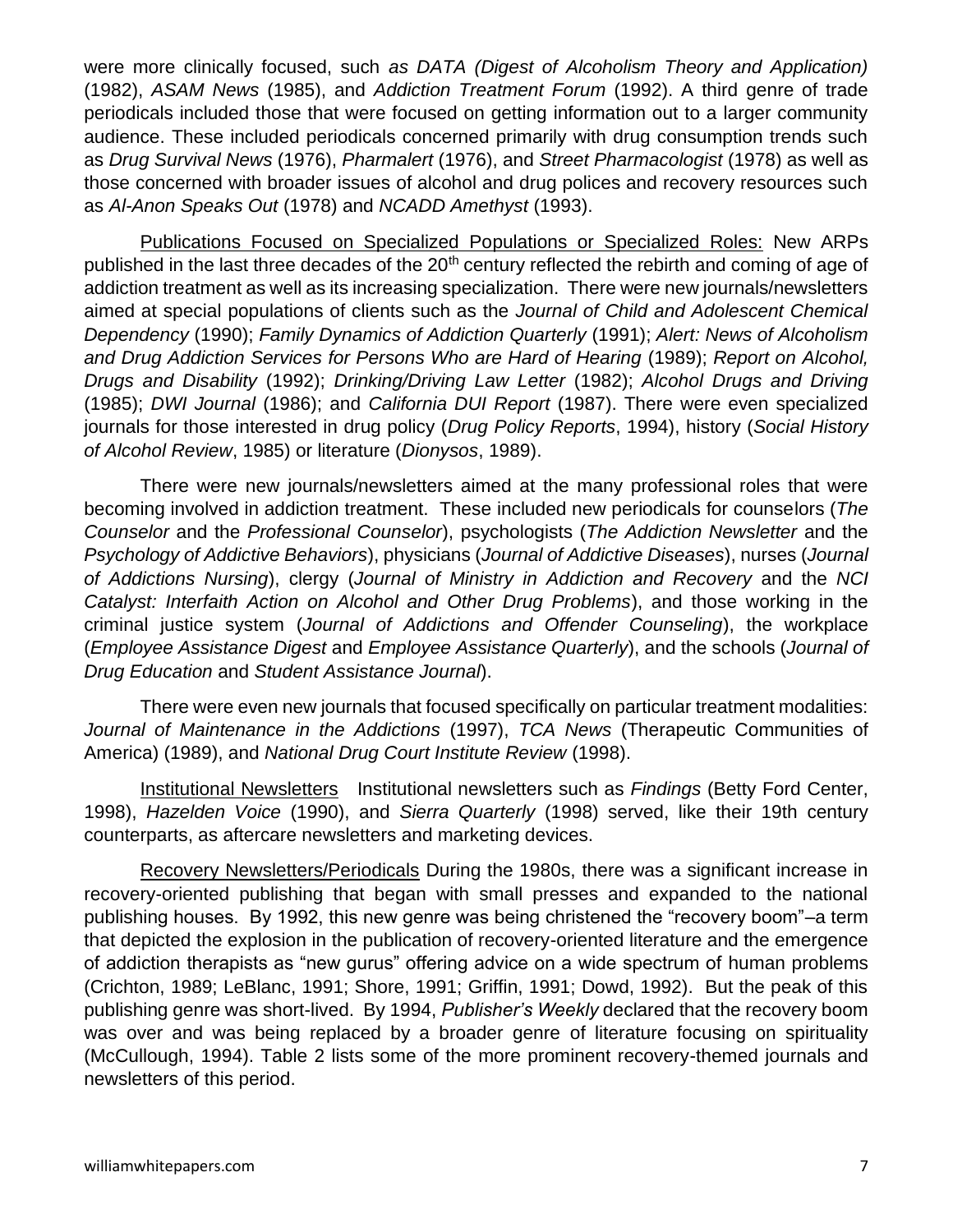In the late 1990s a new type of recovery-oriented periodical began to appear that was aimed not so much at personal recovery as recovery advocacy in the larger community and culture. These publications reflected the emergence of new grassroots advocacy organizations whose collective efforts came to be christened the New Recovery Advocacy Movement (White, 2000). Examples of new (1998-2001) publications reflecting this New Recovery Advocacy Movement and their sponsoring organizations include *The Voice of Recovery* (Recovery Communities United-Chicago), *FACTUALITY* (Friends of the Addicted for Comprehensive Treatment–New York City), *The Recovery Herald* of the Connecticut Community for Addiction Recovery, *Speak Out: Lesbian, Gay, Bisexual, and Transgender Voices for Recovery*--New York City, *The Ambassador* –Pennsylvania Recovery Organization, and the *Recovery Advocate* of the Substance Abuse and Addiction Recovery Alliance, Fairfax County, VA.

#### **IV. Discussion**

Table 3 presents a synopsis of our periodizing of the history of addiction/recovery related periodicals in the U.S. We found the following among the most important and interesting findings of our study.

#### Problems of Index Reliability.

- Inconsistencies and inaccuracies: Many inconsistencies and inaccuracies surfaced. SOBER TIMES, for example, is listed as current in OCLC and *Ulrichs*, suspended in 1995 in the *Serials Directory*, and considered ceased in 1995 in the Hazelden collection; the *Substance Abuse Lette*r is not found in OCLC or the Hazelden collection, shows a subtitle but no beginning date in *Ulrichs*, and includes a beginning date but no subtitle in the *Serials Directory*. Other titles, though, such as *Addictive Behaviors*, were found in all four of these sources, with matching information. Every effort was made to verify information from more than one source.
- Lack of documentation: Many titles, especially older, regional, government, or more unique items were not recorded into mainstream periodical reference books such as *Ulrichs*. No allencompassing list of addictions/recovery periodical titles exists for either the historical or more current addictions literature. The existence of a comprehensive reference resource unique to addiction/recovery related literature would be an invaluable resource for researchers, historians, and others involved in the addictions field.
- Title changes and title mergers: When titles changed or merged, as was not uncommon, this produced great difficulties in recording and tracking. Should a title change become listed and counted as one periodical or two periodicals? Should mergers be listed by the current or previous title when all the titles are listed alphabetically?
- Many ARP titles are not found in mainstream reference or listing sources, include significant conflicting information where documentation does exist, and the frequent title changes and title mergers all created difficulty in tracking the life of ARP literature. Still, much useful and reliable information was assembled, verified by more than one source, and summarized into a literature chart that was as complete and accurate as we could construct.

Fugitive Literature. There is a large quantity of fugitive literature in the addiction field that escapes the notice of mainstream libraries as well as addictions libraries. For example, there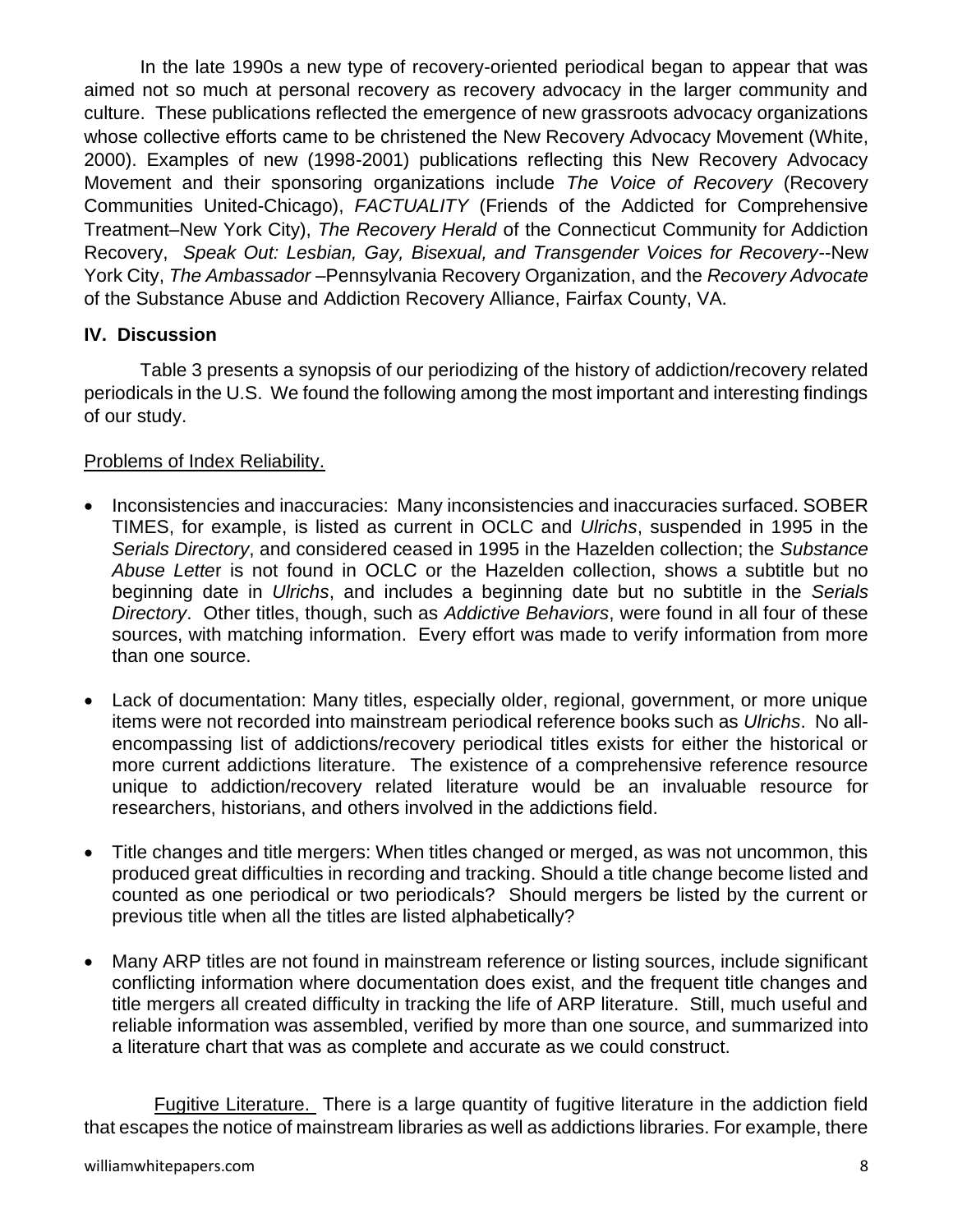have been significant initiatives in the area of recovery advocacy (e.g., Society of Americans for Recovery) and new mutual aid groups (e.g., Secular Organization for Sobriety) whose histories are best reflected in newsletters that have not been included in the collection activities of most libraries. The archiving of such fugitive literature would constitute a significant contribution of the substance abuse librarian.

Durability. Of the titles evaluated, 174 are still in current publication, 53 did not present accurate start/stop dates, but the remaining 61 provided us with precise starting and ending dates. We evaluated the durability, or time in publication, for these 61 periodicals, divided into the four historical periods:

| <b>Birth</b> | 8 titles  | averaged 20 years |
|--------------|-----------|-------------------|
| Rebirth      | 8 titles  | averaged 14 years |
| Explosion    | 35 titles | averaged 9 years  |
| Decline      | 10 titles | averaged 3 years. |

Titles from the Birth period had either very short or very lengthy durations; all titles from the Rebirth time had rather lengthy publishing lives; those in the Explosion period showed the greatest variability, from very short to much longer durations; and all the titles in the Decline period were in existence for a very short time frame. Thus for those periodicals which did cease publication over the past 150 years, there is a clear pattern of shortened life expectancy.

 Frequency. Another factor in periodical growth is the change in frequency with which issues are published. Both *Alcohol and Alcoholism* and *Alcoholism Clinical and Experimental Research* changed from quarterly to bi-monthly production in the mid-1980s; the latter title also moved to nine issues a year in 1996, and then to a monthly in 1999. In the 1980s *Addiction* changed from a quarterly to a bi-monthly to a monthly by 1987. Such detail is not available for enough titles to present quantitative summaries, but the trend appears to be towards greater, rather than diminishing, frequency.

 ARPs as Ephemera. The fact that we have continued to discover publications that do not appear in any of the traditional literature indexes suggests that short bursts of publishing activity could come and go without ever showing up on the radar screen of the addictions librarian. While much of the brief history of the Society of Americans for Recovery has already dissipated, issues of the *SOAR USA Bulletin* constitute important artifacts of this recovery advocacy organization. As another example, 19 new recovery advocacy organizations were funded by the Center for Substance Abuse Treatment in 1998 but less than half of these organizations received continuation funding in 2001. Some of these organizations may disappear even before their publications come to the attention of archivists and indexers. Under such a scenario, the only evidence of their existence 30 years from today could be the presence of a yellowed newsletter sitting on a table at a flea market or antique store. We believe that today's addiction/recoveryrelated ephemera is as important in documenting our current history as Temperance ephemera is to the reconstruction of the 19<sup>th</sup> century Temperance movement.

williamwhitepapers.com 3.9 and 2.0 and 2.0 and 2.0 and 2.0 and 2.0 and 2.0 and 2.0 and 2.0 and 2.0 and 2.0 and 2.0 and 2.0 and 2.0 and 2.0 and 2.0 and 2.0 and 2.0 and 2.0 and 2.0 and 2.0 and 2.0 and 2.0 and 2.0 and 2.0 and Artifacts of Ascension and Decline. Periodicals can be seen as artifacts that reflect the birth, evolving status, and death of particular institutions and professions. As might be expected, the number of journals and newsletters swells and shrinks as the fields they represent expand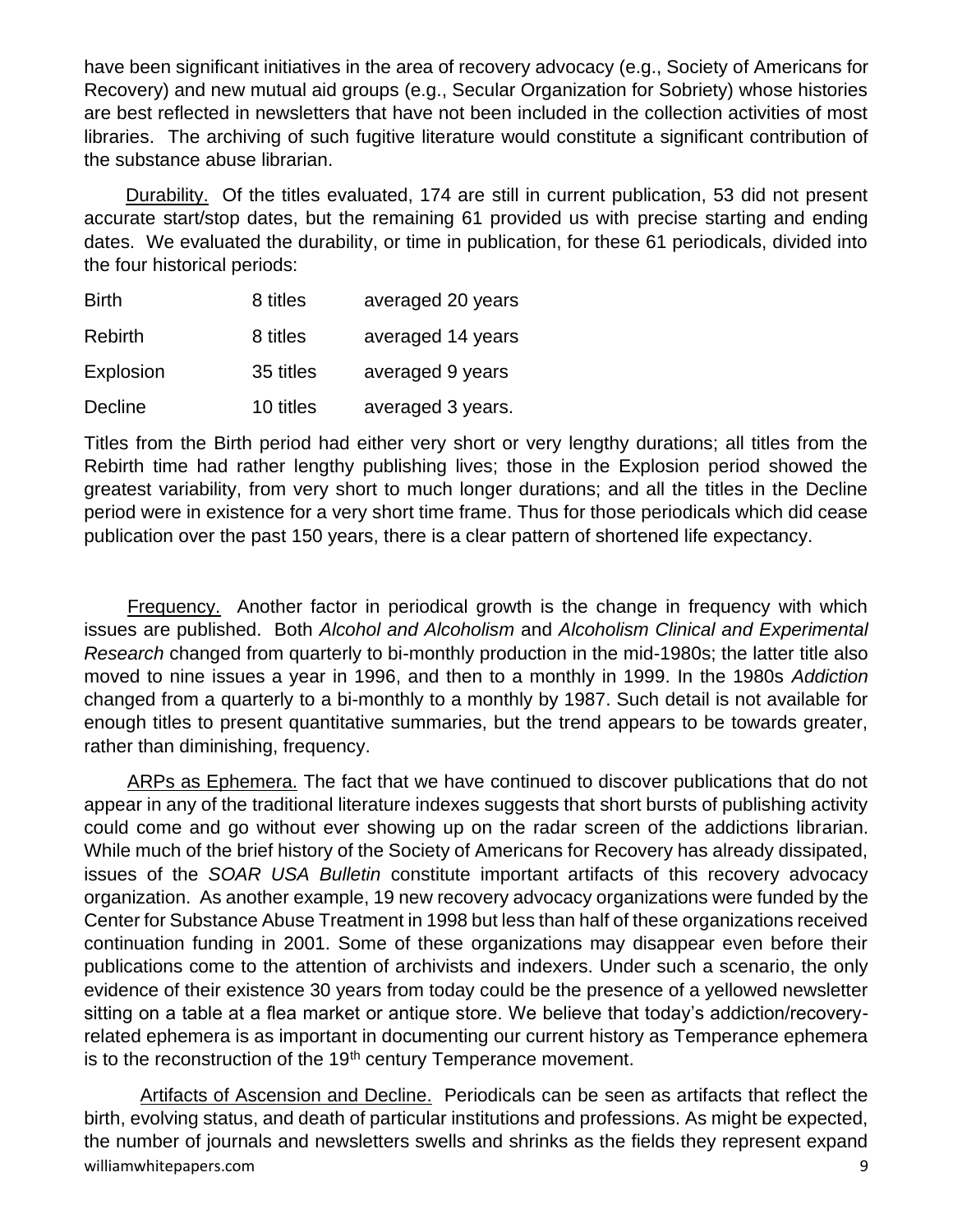and contract. As such, the birth of new journals/newsletters is an indicator of an emerging growth period of a field, and a decline in the number of journals/newsletters is one of the earliest signs of decline or demise of a field. Creation of the *Journal of Inebriety*, for example, reflected the professionalization of the field of inebriety treatment (Birth). It was through this act that the members of the American Association for Cure of Inebriety shift from seeing themselves as independent institutions to perceiving themselves as a new professional field. The demise of the *Journal of Inebriety* provided one of the earliest signals of what would be the eventual collapse of addiction treatment and the AACI as an organization. The sudden appearance of ten new journals/newsletters in the 1940s (Rebirth) signaled the rise of the modern alcoholism movement just as the continued rise of new journals/newsletters in the 1950s and 1960s reflected the further geographical extension of this movement. The publication of 27 new ARPs between 1970-1974 (and a total of 50 in the 1970s) (Explosion) marked the coming of age of this movement following passage of the Comprehensive Alcoholism Prevention and Treatment Act (commonly known as the Hughes Act) in 1970 that infused federal dollars into the development of local treatment programs. The 82 new ARPs that began being published in the 1980s (with only 10 ceasing publication) reflects the Camelot period for addiction/recovery publishing. This was followed by the 1990s with a period of contraction (Decline). In the 1990s there was a fall to only 58 new periodicals coming into existence, as well as an increase in titles ceasing publication (25 earlier ARPs ceased publication). The status of journals/newsletters mirrors the status of the organizational entities which they represent. Even subtle changes in journals/newsletters can, in retrospect, be read as indicating significant shifts in the character and health of an organization and a larger field of endeavor. The rise and fall of state, federal, or local government publications is frequent, and may indicate funding choices by new political officials. The fact that periodicals come and go may also reflect the temporary nature of some organizations rather than reflect the entire addictions field.

Subscription Levels. We suspect that the rise and fall of paid subscriptions to ARPs would provide an even more subtle indicator of the health of the addictions field if such data were accessible for analysis. In our search for year-by-year changes in subscription sales, we found such data to be withheld for proprietary reasons or sporadically reported. There are two hypotheses worthy of testing: 1) Subscription levels of existing ARPs rise and fall in tandem with the rise and demise of new ARPs, or 2) The subscription levels of existing ARPs decline in the face of new ARPs but will rise again as ARPs cease publication. Data for paid and/or requested copies of the *Journal of Studies on Alcohol (JSA)* (as reported in their annual year-end issues) would support the first of these contentions. *JSA* circulation rose in the 1970s, peaked in 1981- 1982, remained relatively stable from 1982 to 1992, and was then marked by a progressive decline from 1993 to 2000. The data that we did find available in this area was plagued with erratic reporting over time and inconsistencies. For example, in seeking subscription data on the *Journal of Chemical Dependency Treatment*, the year 2000 circulation figure listed in the *Serials Directory* was 449 and the same figure listed in *Ulrichs* was 825. Financial troubles within the addictions field are quickly reflected in addiction library holdings. Library acquisitions may be particularly sensitive to the larger currents within the field as individual libraries reduce their number of subscription titles, forcing a decrease in publishers' subscriptions numbers.

Naming. The appearance of the (*Quarterly) Journal of Studies on Alcohol* in 1940 signaled by its title the "new science approach" to alcohol problems. The fact that it was labeled alcohol studies and not alcoholism studies or alcoholism treatment is significant in terms of the history of the movement of which it was a part–the strain between those wanting an alcohol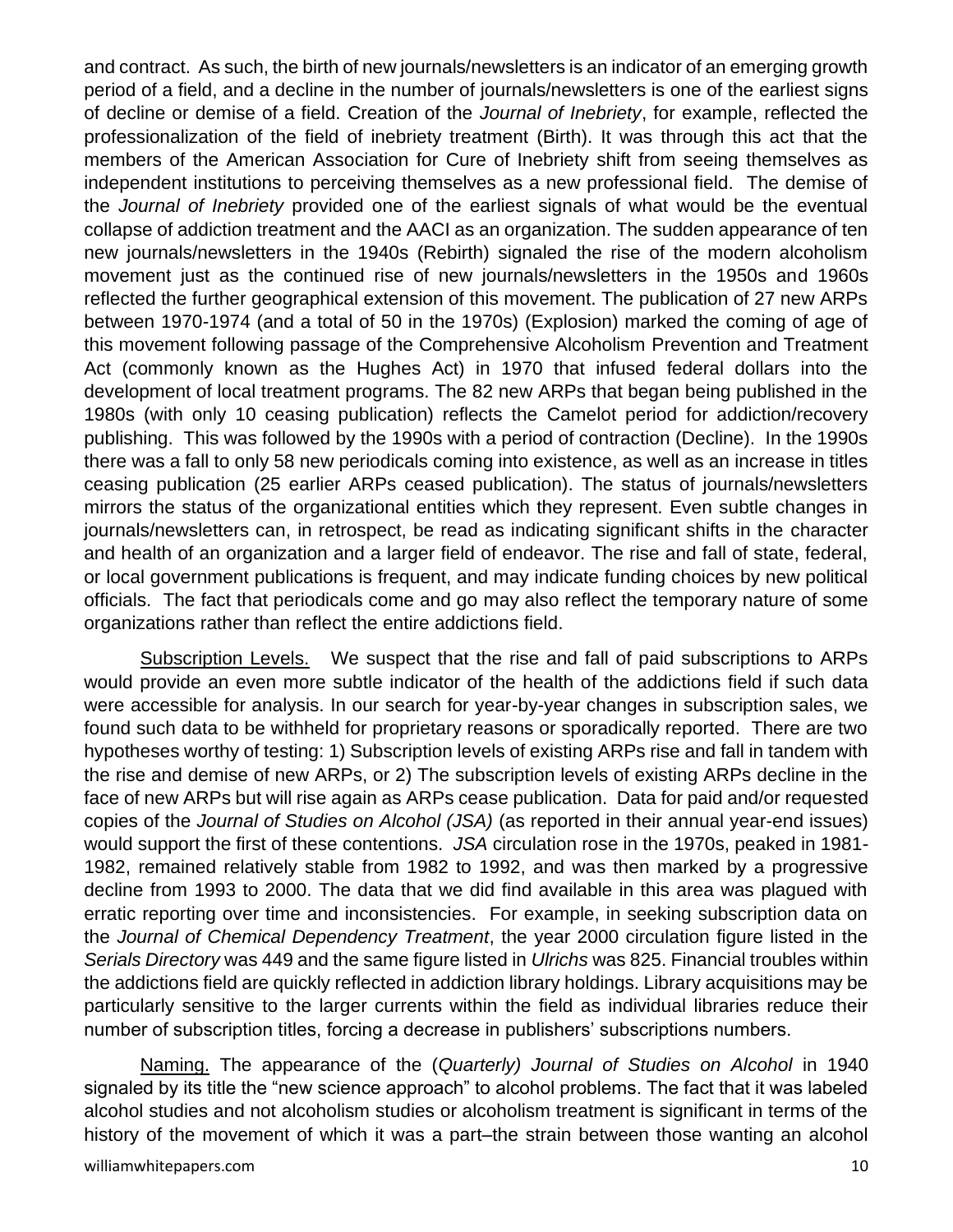problems focus and those wanting an alcoholism focus, and the strain between academicians who wanted a research focus and clinicians and recovery advocates who wanted an activist (service) focus. The point is that the names of periodicals are significant and that the naming both reflects a field/organization at a point in time, but then continues to exert an influence on the identity of the field/organization (Stimmel, 1991).

Identity Confusion. When a field of endeavor is being birthed or re-birthed, the plethora of names reflected in the titles of its literature may reflect the struggle to shape and solidify the identity of the field. The wide disparity in language in the titles (alcohol, alcoholism, alcohol and drug problems, addictive diseases, drug dependence, drug abuse, chemical dependency, substance abuse) reflect a field struggling to define itself–a definitional challenge that has yet to be resolved.

Re-naming and Changing Identity. Changes in the names of periodicals reflect shifts in identity of professional fields. Changes in the name of a journal/newsletter can reflect 1) a clarified commitment to mission, 2) a struggle to find a field to represent, and/or 3) a diffusion and loss of mission. This instability of identity could reflect a field that is vulnerable for colonization by more powerful forces in its operating environment. If so, this would be reflected in the absorption of its periodicals within larger organizing umbrellas, e.g., the absorption of addiction periodicals into mental/behavioral health publications. In the addictions field we see several trends reflected in the renaming of ARPs:

- the movement of alcoholism and drug addiction from separate to integrated fields (the *Journal of Alcohol Education* is re-christened the *Journal of Alcohol and Drug Education* in 1972)
- the shift from a passing to a more enduring topical area (the *Journal of Psychedelic Drugs* is re-christened the *Journal of Psychoactive Drugs* in 1979)
- the separation of a specialty area of the addictions field into its own professional arena with diminished focus on alcohol and other drug issues (*Labor-Management Alcoholism Journal* becomes *Employee Assistance Quarterly*) or the integration of alcoholism and addiction into a larger behavioral health umbrella (the evolution of *Addiction and Recovery* and *Alcoholism and Addiction Magazine* into *Behavioral Health Management*).

Audience Extension and Specialization. Periodicals mirror a field's move via concentric circles toward audience expansion and specialization. This trend is evident in the addictions arena in the shift from generalist to specialist publications and the move beyond professional audiences to lay audiences. The former is evident in publications that focused on particular subpopulations or service contexts, and the latter is evident in the explosion of recovery oriented ARPs in the 1980s. Professional fields can become so extended that they birth new professional fields at the periphery. This was clearly the case with employee assistance and student assistance that started off within the addictions arena and then evolved into separate fields with their own specialty publications. The same process is unfolding in the study and treatment of such areas as eating disorders that started out enmeshed within the psychiatric and addictions fields/literature and have more recently pushed to create their own identity such as the publication of *Eating Behaviors: An International Journal*. An example of the boundary ambiguity of addiction/recovery related periodicals is the inclusion or exclusion of tobacco/nicotine addiction. Discussion and even full chapters (Crothers, 1893) on nicotine addiction were routinely included in nineteenth century addiction journals and texts, but became separated from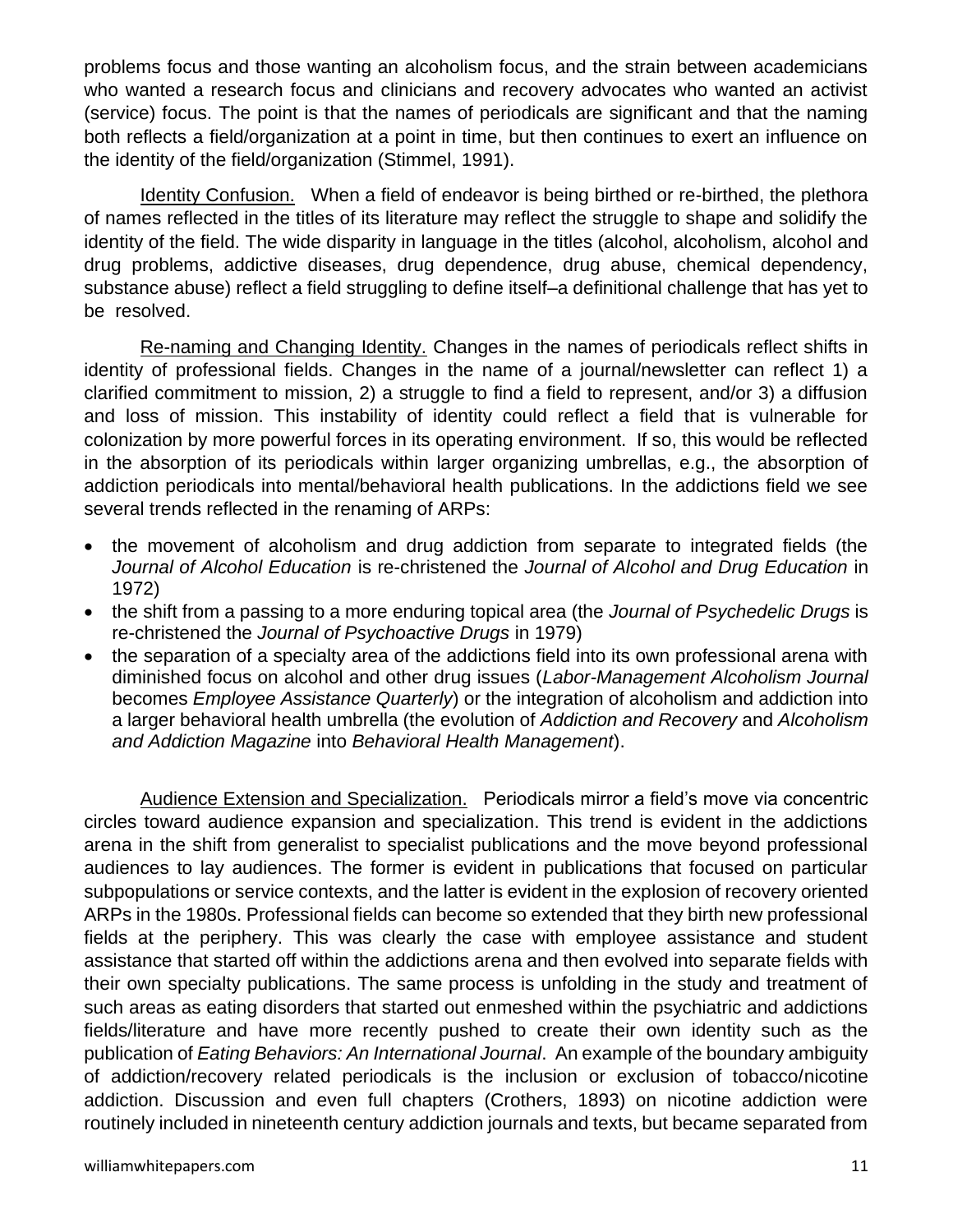ARPs following the repeal of alcohol prohibition and state anti-tobacco laws in the 1930s. As a result, ARPs only recently began to take on the issue of nicotine addiction alongside discussions of alcoholism and other drug addictions. Future reviews of ARPs will likely need to include the wider span of literature on nicotine addiction and recovery.

Mergers. Mergers of two or more titles reflect a process of contraction that anticipates or mirrors a similar process of contraction within the larger professional arena. Several examples will illustrate this principle. The final demise of the *Journal of Inebriety* was preceded by mergers between the American Association for the Cure of Inebriety and other organizations and a merger of other journals with the *Journal of Inebriety*. The *Addiction Letter* merged with *Psychotherapy Letter* to become *Behavioral Health Treatment* only to cease publication in 1996. Most recently, *The Counselor* and *The Professional Counselor* merged in September 2000 to create *Counselor: The Magazine for Addiction Professionals*. This occurred following a six year erosion in the membership of the National Association of Alcoholism and Drug Abuse Counselors (NAADAC) (from 17,204 members in 1994 to 13,162 members in October, 2000), who had published *The Counselor* since its inception. All of this suggests the role of mergers in responding to either an over-saturation of ARPs or an overall contraction of the professional field that are the primary consumers of ARPs.

Recovery-oriented Periodicals. Several things are worthy of note within this genre of ARPs. First is the variety of formats such publications have taken over the past 150 years: pamphlets, circulars, newspapers, newsletters, journals, and magazines. The most enduring of the recovery-themed publications are the communication arms of mutual aid societies. The uninterrupted continuity of AA and Al-Anon newsletters are particularly noteworthy in light of the difficulty launching a national recovery magazine not linked to a particular recovery organization. In the failed efforts to establish a national addiction recovery magazine, there has been a shift toward periodicals focusing on the broader, ill-defined themes of spirituality and personal growth (Bearden, 1992).

Competition and Specialization. The dramatic expansion of ARPs in the 1970s and 1980s was spurred in part by the entrepreneurial competition within an emerging field and the resulting movement from generalist to specialists publications. The former can be seen from the dramatic growth of new ARPs between 1970 and 1985 with the 1990s evidencing a state of saturation and decline of new and existing ARPs. The latter were marked by a focus on particular types of client populations, particular types of professional roles, and particular types of service modalities. Prevention, treatment, and recovery publications all moved from the center of their identity toward more specialized definitions of AOD problems and their potential solution. Such specialization could constitute an inevitable stage of professionalization or a stage of dissipation marked by atrophy at the center, growth at the periphery, with a potential absorption of this problem area into more powerful institutions in the field's operating environment.

Impact of Technology. The authors had considerable discussion regarding changing technology and addictions/recovery periodical publishing. Internet publishing--and its resultant impact on the quantity of published material, distribution, cost, review, quality, archiving, and indexing--were all considered. We believe the current report on the status of addiction-related periodicals will constitute a helpful baseline from which to measure the enormous changes in publishing that will be created by this shift from paper to electronic publishing. The impact of the Internet on addiction/recovery related periodicals is a fertile area for future investigation.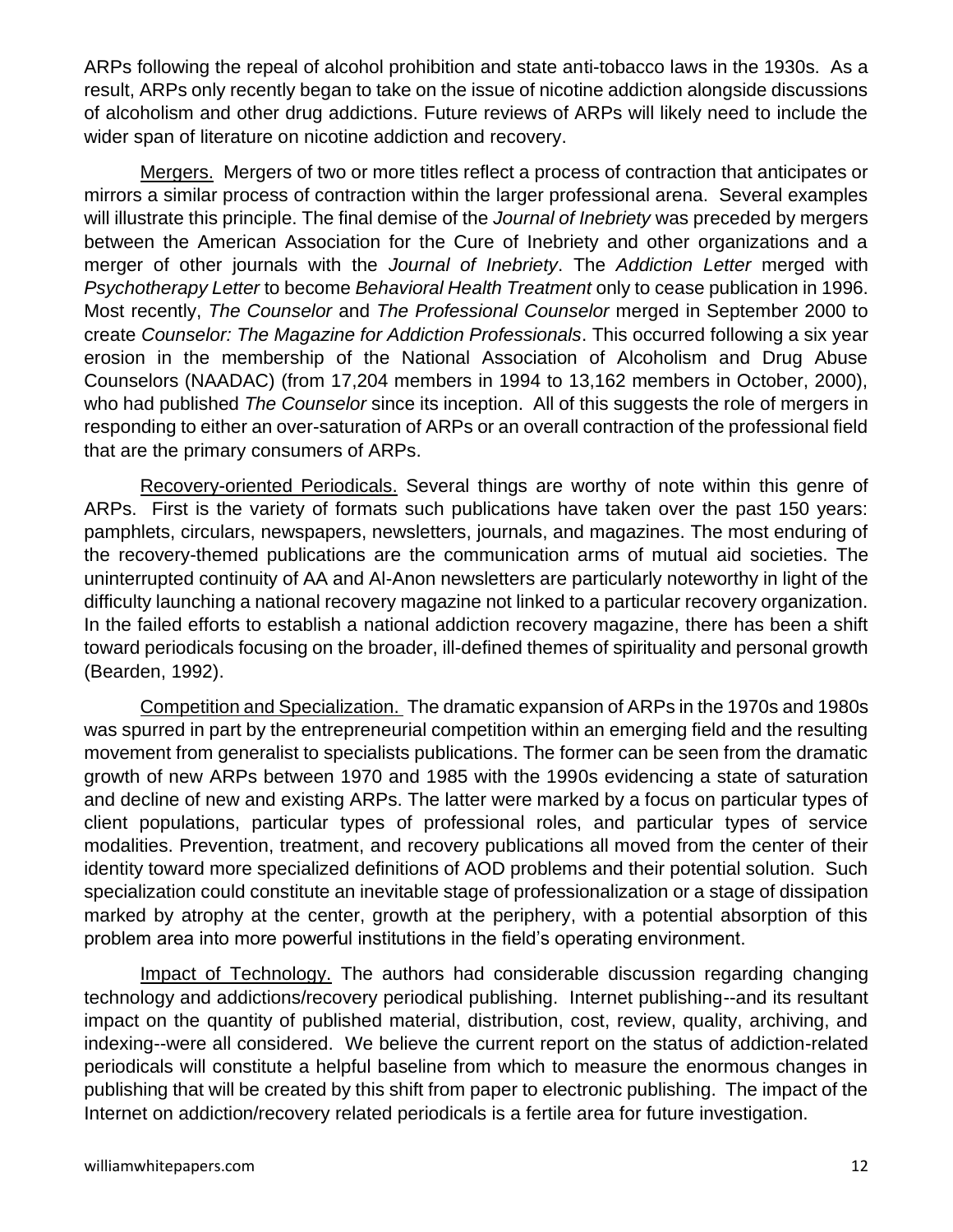#### **The Addictions Librarian/Information Professional as a Trend Analyst**

In closing this paper, we would like to acknowledge the invaluable role the addictions librarian/information professional plays in collecting and providing critical information resources to people working within the addictions, alcohol, and other drugs problem arena and to the larger public. Additionally, we would like to suggest that the addictions librarian/information specialist is also in a unique position to report on the meanings of this literature as cultural and professional artifacts. There are many potential indicators of the status of a particular societal problem and the status of the professional field that has been granted cultural ownership of that problem. We have suggested in this paper that a close analysis of the formal and folk literature of a field is one such indicator. The addictions librarian/information professional is in a unique position to monitor and report on what the changing status and character of addiction/recovery-related literature tells us about both subtle and dramatic changes that this field is undergoing.

**Acknowledgment**: Appreciation is extended to the following for their input: SALIS (Substance Abuse Librarians and Information Specialists) professionals John Fay, Gail Weinberg, Nancy Sutherland, Jan Wrolstad, Wendy Graves, Andrea Mitchell, and Penny Page; also Kathy Steffans (Editor, Sierra Tucson, Inc., Tucson, AZ); Valerie Slaymaker (Research Scientist, Hazelden, Center City, MN); and especially Susan Hoffman (Librarian, Minitex, University of Minnesota Minneapolis).

#### **REFERENCES**

Andrews, T.A. and Cohen, S. (1979) Drug and Alcohol Abuse Periodicals. *Drug Abuse and Alcoholism Review* 2(4):1-11.

Arciniege, L.T. and Miller, W.R. (1997) Where to publish? Some Considerations among English-Language Addiction Journals. *Addiction* 92(12):1639-1648.

Babor, Thomas F. (1999). Alcohology in the United States: A Historial and Scientific Account. *Alcoologie* 21(HS):273-277.

Babor, Thomas F. (1993). Megatrends and Dead Ends: Alcohol Research in a Global Perspective. *Alcohol Health and Research World* 17(3):177-186.

Bearden, M. (1992). The Spiritual Side of Recovery. *Publishers Weekly* 239(22):45-46.

Blumberg, L. (1978). The American Association for the Study and Cure of Inebriety *Alcoholism: Clinical and Experimental Research*, 2:234-240.

Blumberg, L. with Pittman, W. (1991). *Beware the First Drink!* Seattle: WA: Glen Abbey Books.

Boxenbaum, H. and Jaffe, J.H. (1982). Publication Trends in the Drug Dependence Literature. *American Journal of Drug and Alcohol Abuse* 9(1):55-68.

Crichton, J. (1989). On the Road to Recovery with Prentice Hall, Gallantine, et.al. *Publishers Weekly* 236(18):52-53.

Crothers, T.D. (1893). *Diseases of Inebriety.* New York: E.B. Treat,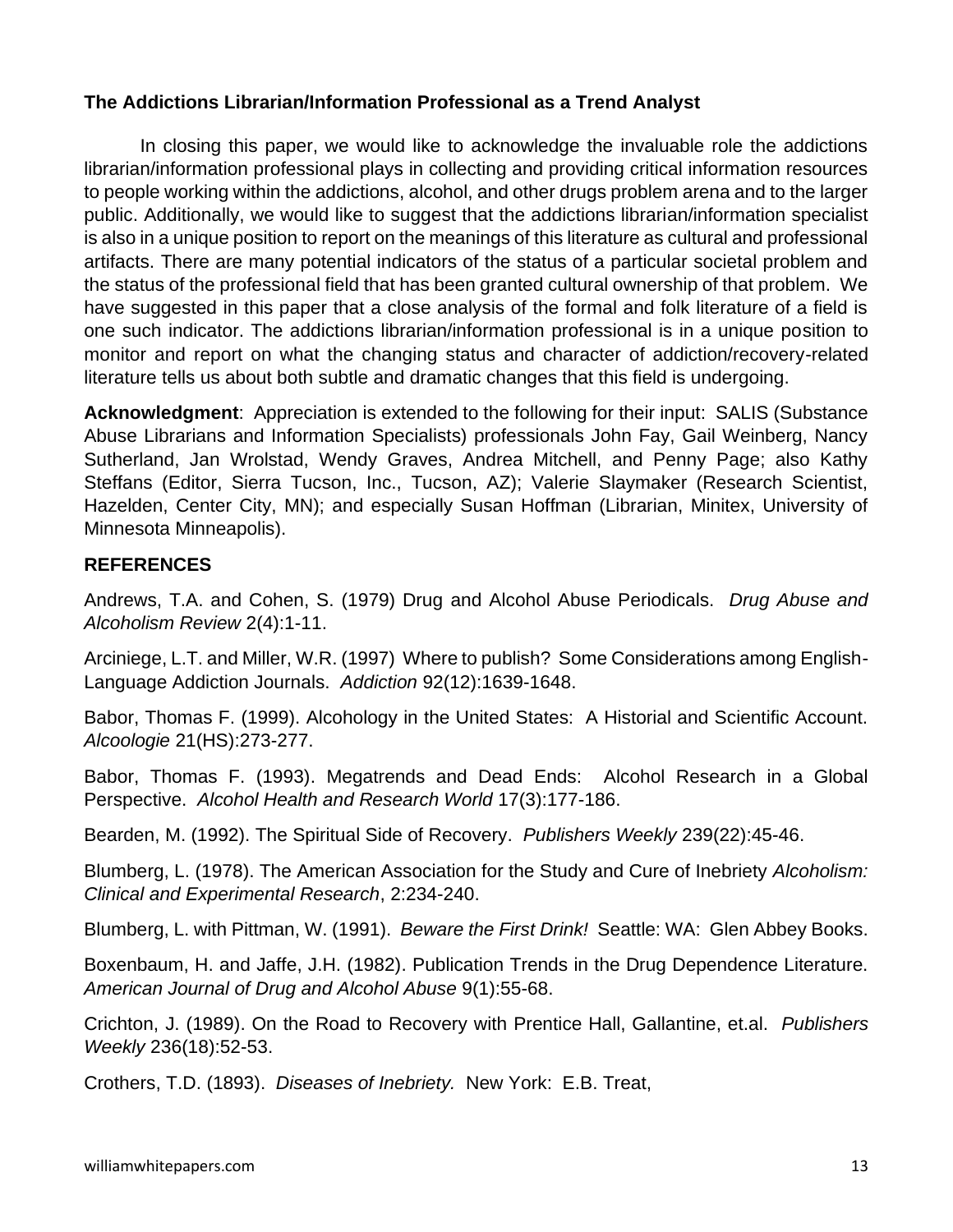Crothers, T.D. (1912). A Review of the History and Literature of Inebriety, The First Journal and its Work to Present. *Journal of Inebriety,* 33:139-151.

Dowd, A. (1992). Making Room for the Recovery Boom. *Library Journa*l 117(8):49-52.

Edwards, G. (1997). Addiction Journals: Amazing Happenings, Landmark Meeting, Historic Consensus, Evolving Process. *Addiction* 92(12):1613-1616.

Griffin, W. (1991). In Christian Recovery Titles, There is a "Higher Power". *Publishers Weekly*  238(20):26-27.

Howard, M.O. (1992). Citation Analysis of 541 Articles Published in Drug and Alcohol Journals: 1984-1988. *Journal of Studies on Alcohol,* 53(5):427-434.

Howard, M.O. and Walker, R.D. (1996). Multiple Authorship: Trends over 50 Years in the *Journal of Studies on Alcohol*. *Journal of Studies on Alcohol* 57(1):105-106.

Hughes, J.R. and Oliveto, A.H. (1990). The Growth and Treatment Research in Alcohol and Drug Use Disorders: A Computerized Literature Search. *Drugs and Alcohol Dependence* 26:81- 84.

Johnson, B. (1973). *The Alcoholism Movement in America: A Study in Cultural Innovation* Urbana, Illinois: University of Illinois, Ph.D. Dissertation.

Jones, A.W. (1999). The Impact of *Alcohol and Alcoholism* Among Substance Abuse Journals. *Alcohol and Alcoholism* 34(1):25-34.

Jones, M. (1990). The Rage for Recovery. *Publishers Weekly,* 237(47):16-24.

LeBlanc, D. (1991). Recovery Books Turn Problems into Best Sellers. *Christianity Today*  35(10):70.

Lender, M and Martin, J. (1982). *Drinking in America.* NY: The Free Press.

Levine, H. (1978). The Discovery of Addiction: Changing Conceptions of Habitual Drunkenness in America. *Journal of Studies on Alcohol*, 39(2):143-174.

McCullough, B. (1994). The New Spin is Spirituality. *Publishers Weekly* 241(20):40-43.

Moll, J. and Narin, F. (1977). Characterization of the Alcohol Research Literature. *Journal of Studies on Alcohol* 38(11):2165-2180.

Roizen, R. (1991). *The American Discovery of Alcoholism, 1933-1939.* (Ph.D. Dissertation). Berkeley: University of California.

Rorabaugh, W. (1979). *The Alcoholic Republic: An American Tradition* Oxford: Oxford University Press.

Shore, L.A. (1991). After the New Age: The Recovery Trend. *Skeptical Inquirer* 15(3):227-228.

Stimmel, B. (1991). A Decade of Publication: What's in a Name?. *J*o*urnal of Addictive Diseases*  10(1/2):xi-xii.

Van Ruyven, M. and Veenstra, J. (1993). An Inventory of the Alcohol Research Literature. *Alcohol and Alcoholism* 28(5):599-605.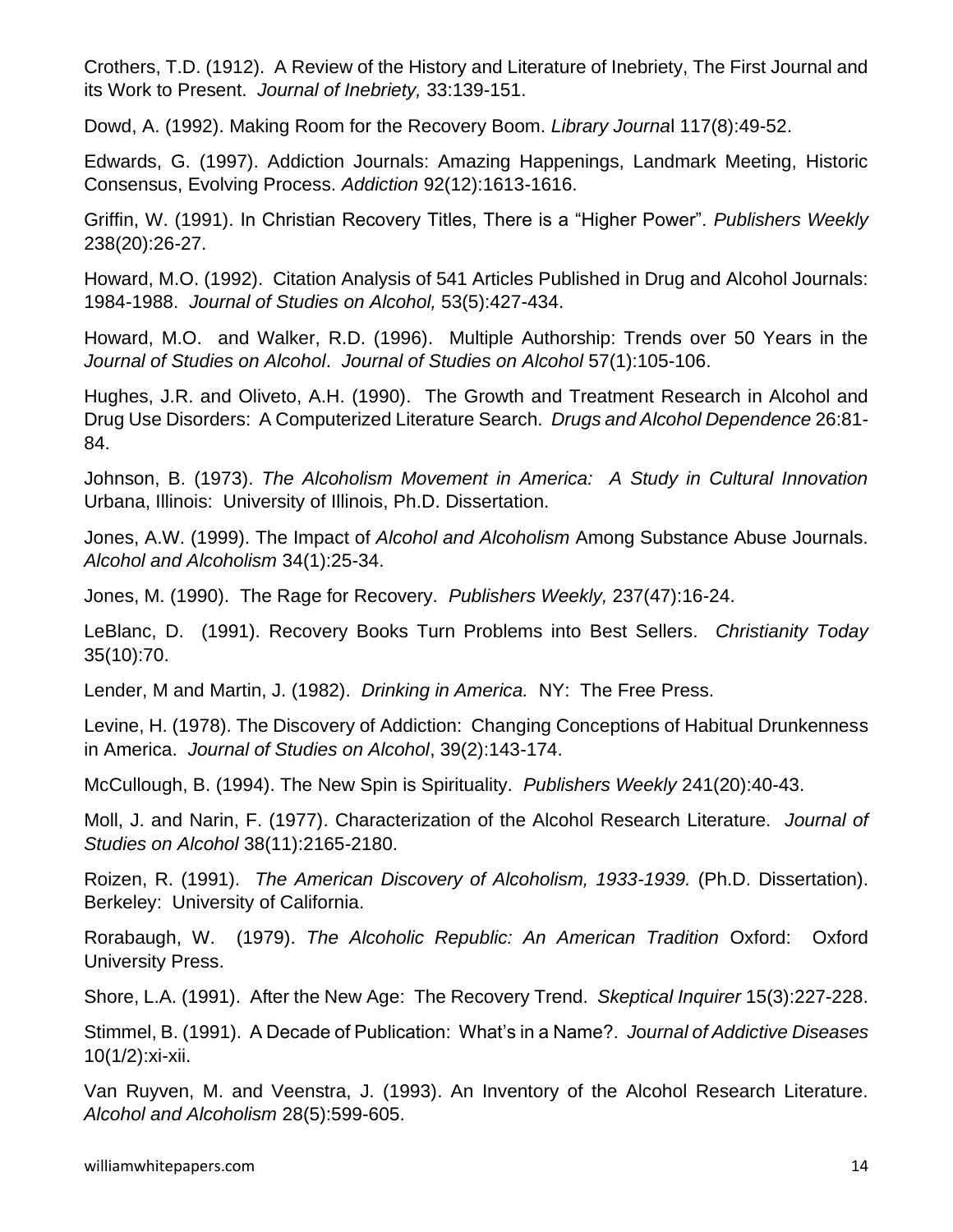White, W. (1998). *Slaying the Dragon: The History of Addiction Treatment and Recovery in America*. Bloomington, IL: Chestnut Health Systems.

White, W. (2000). *Toward a New Recovery Movement: Historical Reflections on Recovery, Treatment, and Advocacy*. www.defeataddiction.org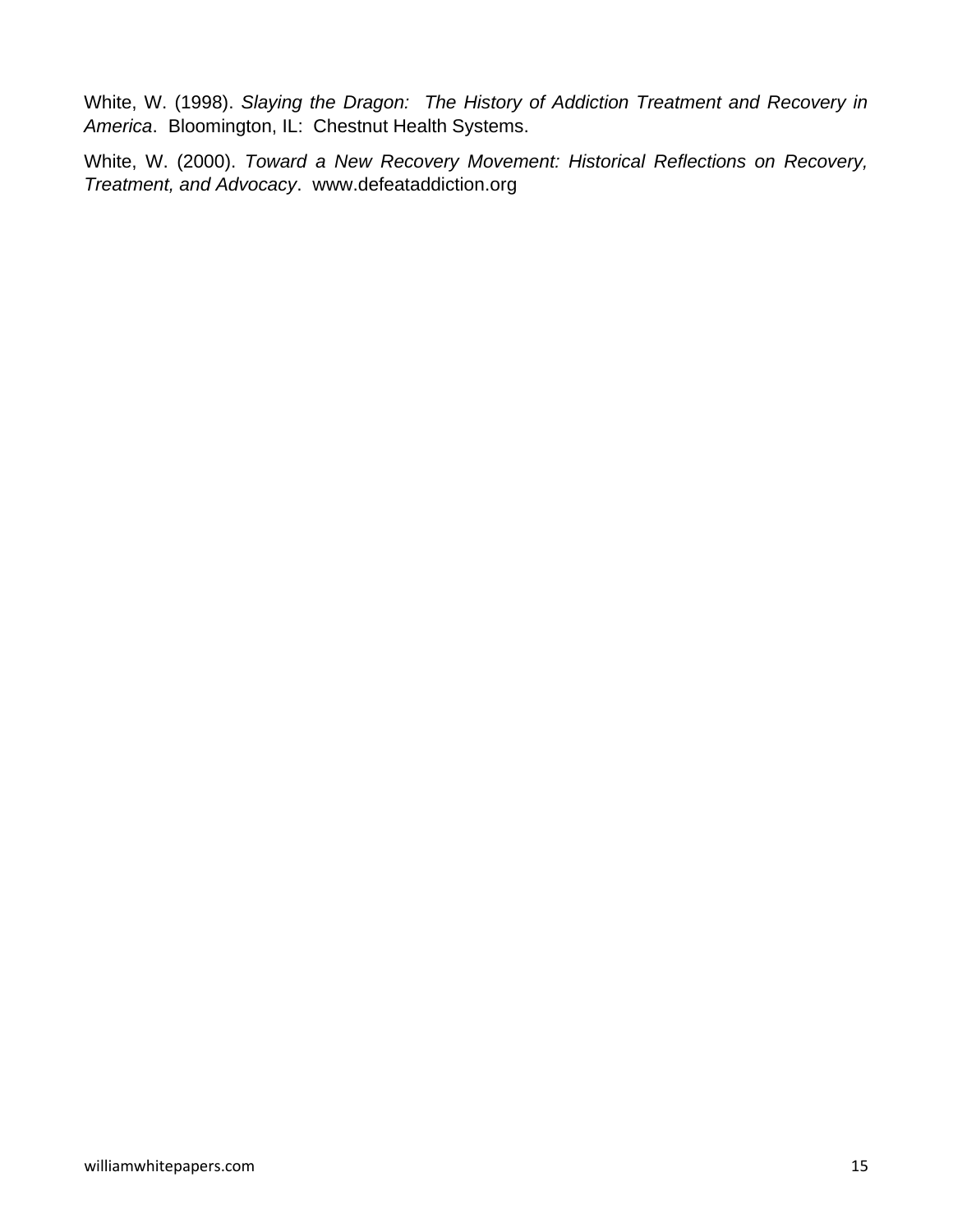

Table 1. Birth (top line) and death (lower line) of American addiction-related periodicals by decade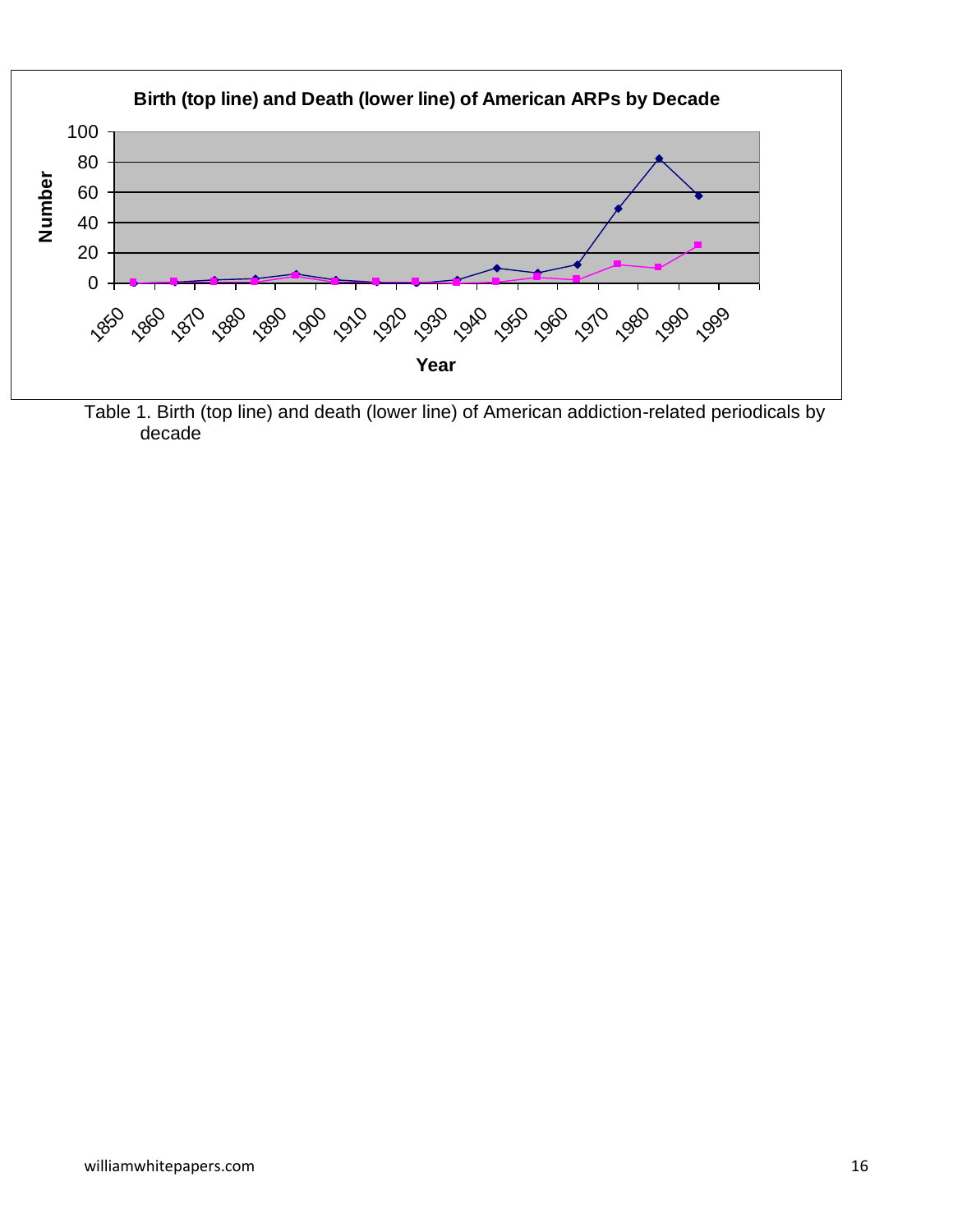## **Personal Recovery Periodicals** • *The Voice of NA* (later *The Voice*) (1968) • *Alateen Talk* (1969) • *Sobering Thoughts* (Women for Sobriety) (1976) • *Minnesota Recovery* (1976) • *NA Way* (Narcotics Anonymous) (1982) • *The Phoenix* • *JACS* (Jewish Alcoholics, Chemically Dependent Persons, and Significant Others) (1985) • *Changes: The Recovery Lifestyle* (1986) • *Sober Times: The Recovery Magazine* (1987) • *Recovering* (1987) • *Recovery Today* (1990) • *LA Steps* (CAL) • *Northeast Recovery Networker* (CT) • *SOAR USA Bulletin* (Society of Americans for Recovery) (1993) • *We in Recovery* (1995) • *SOS International Newsletter* (1988)

• *Lifeline America!*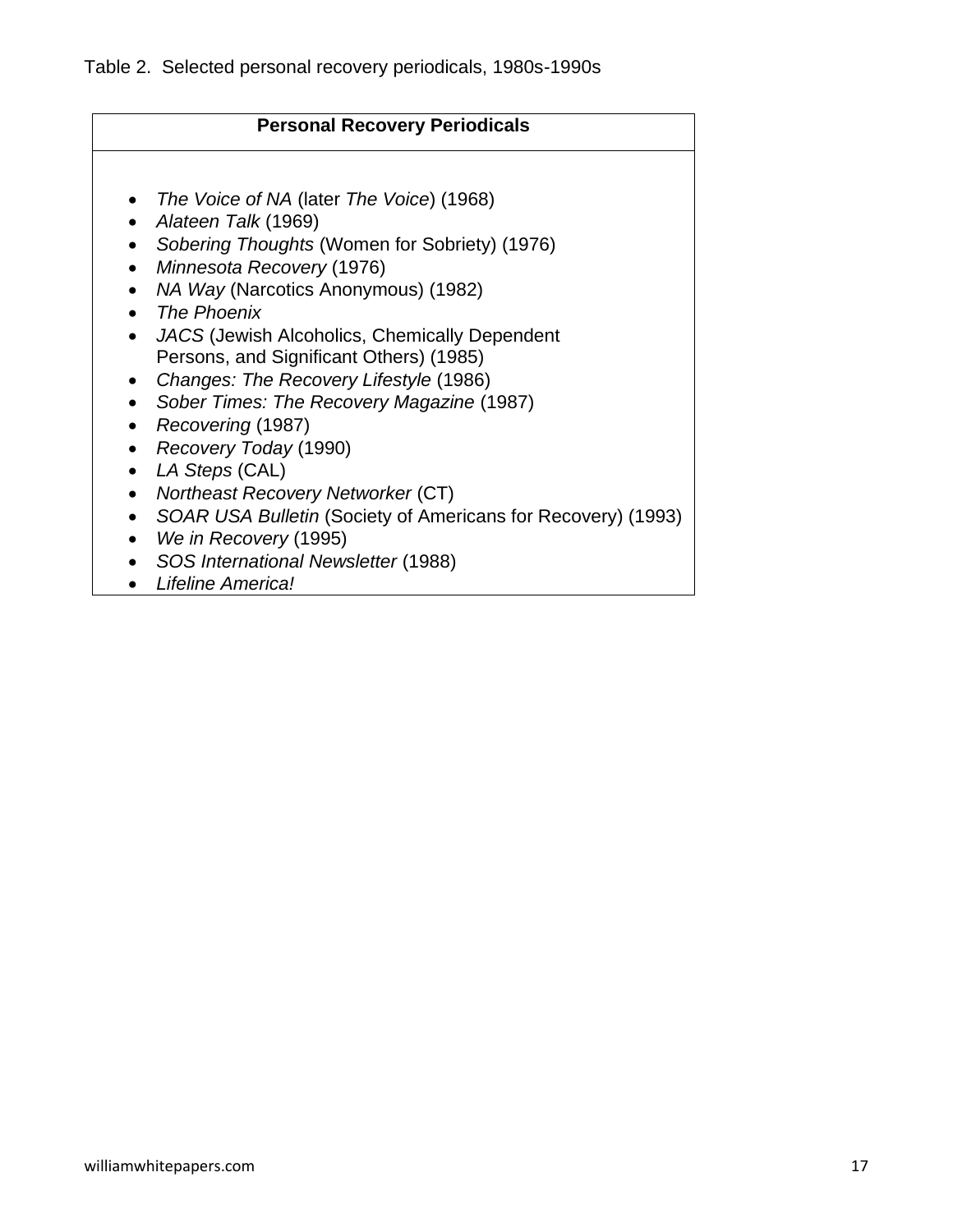# **Table 3. A Synopsis of Addiction/Recovery-related Periodicals (ARPs)**

| <b>Years</b>                          | <b>Social/Professional Context</b>                                                                                          | <b>Literature/Periodicals</b>                                                                                                  |
|---------------------------------------|-----------------------------------------------------------------------------------------------------------------------------|--------------------------------------------------------------------------------------------------------------------------------|
| <b>BIRTH</b><br>1770-<br>1830         | Per capita alcohol consumption triples.<br>Rise of American Temperance<br>movement.                                         | Alcohol-themed tracts,<br>pamphlets, medical<br>dissertations.                                                                 |
| 1840-                                 |                                                                                                                             |                                                                                                                                |
| 1870                                  | Washingtonians, fraternal temperance<br>societies, reform clubs.                                                            | Early recovery-themed tracts<br>and newsletters.                                                                               |
| 1870-<br>1900                         | Multi-branched field of addiction<br>treatment. American Association for the<br>Cure of Inebriety (AACI) founded.           | Journal of Inebriety (JI).                                                                                                     |
|                                       | Dramatic growth of Addiction Treatment<br>Institutions.                                                                     | Institutional newsletters and<br>journals.                                                                                     |
| 1900-<br>1935                         | Legal culmination of alcohol/drug<br>prohibition movements.<br>Collapse of addiction treatment and<br><b>AACI</b> in 1920s. | JI and specialty literature<br>ceases publication.                                                                             |
| <b>REBIRTH</b><br>1935-1969           | Multi-branched "modern alcoholism<br>movement".<br>Alcoholics Anonymous founded.                                            | Quarterly Journal of Studies on<br>Alcohol.<br>Rise in state/local ARPs.                                                       |
| <b>EXPLOSI</b><br>ON<br>1970-<br>1990 | Proliferation and professionalization of<br>addiction treatment.                                                            | Explosive growth in number /<br>varieties of ARPs - "recovery<br>rage" in publishing.<br>Increasing specialization of<br>ARPs. |
|                                       |                                                                                                                             | Reduction in new ARPs and                                                                                                      |